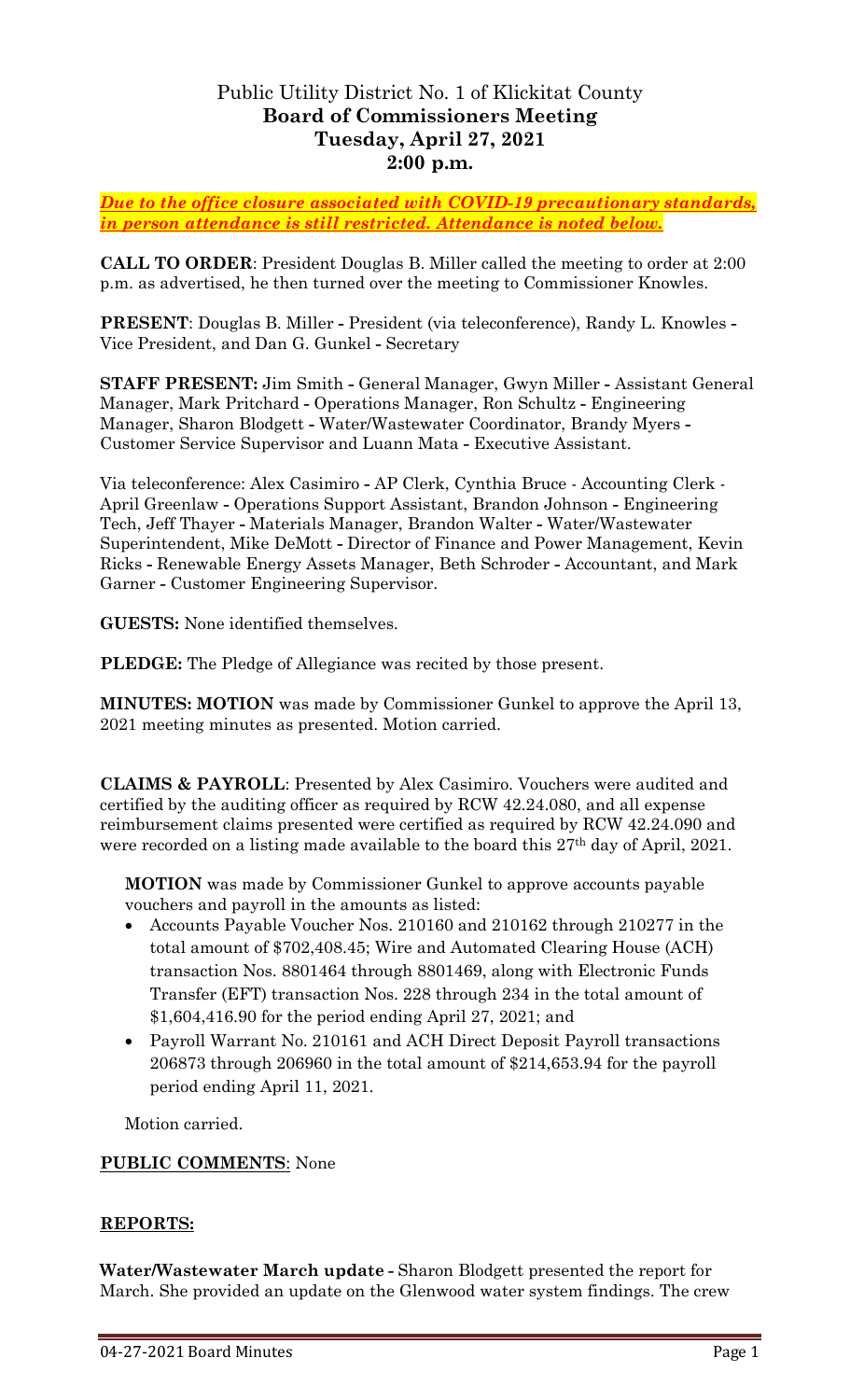utilized services of ERWOW for system leak detection. Recent leak findings and repairs were presented as efforts continue to reduce the system's unaccounted for water use. By completing a system audit, we found additional unaccounted for water loss due to faulty water meters. The crew acted promptly to change these meters.

Mark Pritchard is encouraging unity within the KPUD departments and is supportive of the department needs. Crews worked together on the clearing of the water line in Glenwood with KPUD mulching equipment. We also plan to have Phillip McMillen, GIS Specialist, complete a fly over with the drone in order to provide the visual of this clearing work. We will present photos and possible video to the board in the near future.

Water Dept. staff contacted Sterling Wilson to inquire of need for water from the Bickleton water system for the Lund Hill solar development construction. They replied they do not have plans to draw water but ask that the option still be available if the need arises.

The Yakama Nation housing development in Wishram at the Gorge View Estates site is moving forward, with construction beginning tomorrow. Their planning requires four units be constructed and occupied by October 2021. Their plan is to complete these four units and to complete the buildout by year-end 2022.

# **AGENDA ITEMS:**

A. GLENWOOD WATER DISCUSSION **-** Sharon Blodgett discussed the water/wastewater crew efforts to find and repair water leaks throughout the Glenwood system. She also discussed the number of connection requests which have been placed in a queue status as the system's water availability is evaluated. There are 246 Department of Health (DOH) approved connections for this system, 230 of them are currently utilized. There are 9 applications currently sitting in a queue to be approved and a few other customers who have inquired but not submitted applications. We have 5 customers paying for standby service who have not reached the GFC maximum accrual for standby fees. As such, they still have access to these connects provided they pay the outstanding standby fees. If they do not pay the accumulated standby fees and they reach the GFC amount, they will relinquish their connection. Staff is continuing to investigate the increase in non-metered water use.

Discussions to evaluate a plan moving forward to apply for additional water rights through the Department of Ecology and at the same time reach out to the DOH to request additional connections. Growth in the Glenwood Valley continues, however we have the same number of connections as three years ago. On November 24, 2020, the commissioners approved an addition to Policy 18- Water Customer Service that better defined the requirements to reactivate an idle service and the application process along with declaring the Glenwood water system as a finite resource. In doing so, all connection requests were placed on hold and applications were added to a queue in the order they were received. **MOTION** was made by Commissioner Gunkel based on the recommendation by General Manager Jim Smith, to authorize additional connections to the Glenwood water system per Policy 18, up to the current approved Department of Health connections. The finite water source/ moratorium will remain in in place for all connection requests that exceed the approved number of connects. Motion carried.

B. WATER/WASTEWATER RATE DISCUSSION **-** Jim Smith led a discussion on our water and wastewater system rate setting process. All our water and wastewater systems are small and in order for them to be sustainable, we have historically implemented small annual rate increases as necessary. Last year in the midst of the COVID-19 pandemic, the commissioners made the decision to forego rate increases on all systems to reduce financial impacts to our customers. After discussion weighing the impacts of COVID versus the implications of several years of no rate increases on the financial health of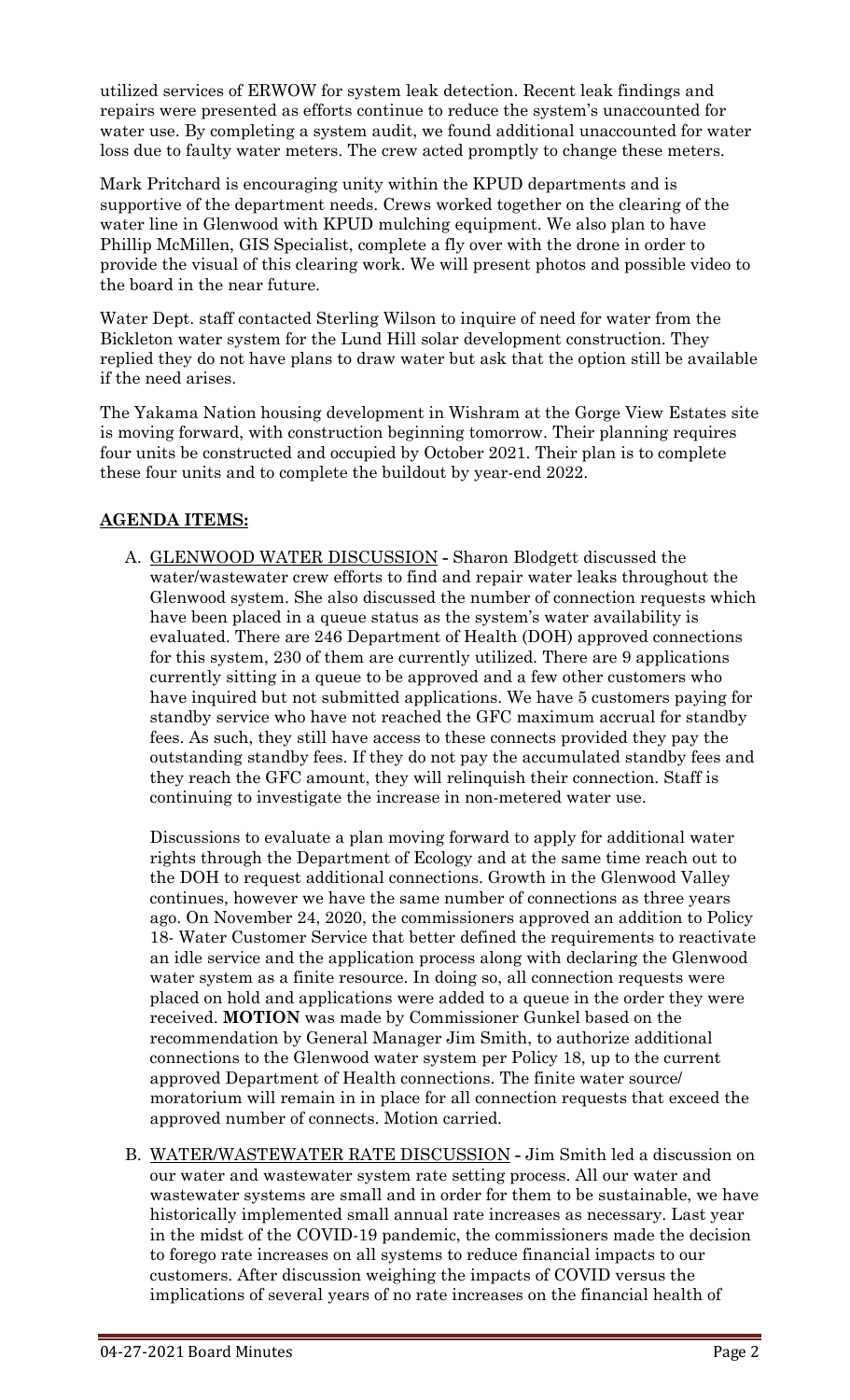these systems, the board directed staff to bring back a water and wastewater system rate review and rate increase proposals in the form of our traditional process for 2021 for all systems.

## **REPORTS Cont.:**

**Operations March update -** Mark Pritchard discussed the March outages statistics. High wind events have been the cause for the largest part of our outages. Most of our wind related tree issues have been tied to green trees outside of our right-of-ways. Crews continue to work on customer installations as the main focus and are completing maintenance projects as schedules permit. We awarded our new vegetation management contract and are working to get crews on site. Unfortunately, the availability of contractors and equipment are a challenge and our bid costs reflect that. Mark will continue to reach out to get contract crews on site to meet our plans. We are developing a GIS-based map showing our vegetation management work to allow us to more fully plan our work. It will be provided at a future meeting. Commissioner Knowles requested an update on our vegetation spraying process. We have equipment to complete the spraying work in house and it will be a focus this year as well. Training with Bonneville Power Administration and PacifiCorp on switching is scheduled for next week. Last week's outage brought to light the need to review communications with BPA and PAC. The commissioners also asked if we have staff trained and certified for fire response. Mark stated that the crews and staking engineers are RT130 blue card certified.

**Engineering March update -** Ron Schultz discussed the Gilmer planned outage. The metershop completed testing and replaced obsolete fuses within the substation while the crews completed difficult pole replacements while the lines were deenergized. The outage was extended approximately 45 minutes due to an equipment malfunction. This issue was resolved and the work was completed. We have a verbal switching agreement in place with PAC that is working. Ron is working with PAC to finalize and execute agreement detailing switching procedures they will follow. The main items are response time and dispatch communications. This previous outage was unusual as the PAC crew was on site before our crews and BPA did not make contact with our designated personnel. BPA stated that they lose their SCADA communications when Bingen loses power. Ron will ask Aaron Estey and Jared Balcom to evaluate this with CenturyLink. BPA's response time is usually 45 minutes from The Dalles. With the pandemic protocols last year we were unable to complete our switching review with BPA, so we have scheduled this for next week. We will ensure that all of our linemen are aware and understand the switching process and will execute as necessary. Lastly, there has been an increase in large load customer requests; this will be a topic for a future meeting discussion. Mark Garner stated that the customer work is increasing. The Echo Glenn rebuild project staking is complete and materials are on order. The NISC mobile workforce preparation is nearly complete. A few of the iPads have been distributed to the engineering and operations staff and field crews will be receiving theirs soon. Our staking engineers will have the ability to complete work order sheets in the field. The crews will have the ability to complete transmission and distribution pole inspections in the field as well with this technology. We are transitioning away from paper. The program should be ready to roll out in the next month.

**COMMISSIONER DOUGLAS MILLER -** Commissioner Miller did not have a report.

**COMMISSIONER RANDY KNOWLES -** Commissioner Knowles did not have a report.

**COMMISSIONER DAN GUNKEL -** Commissioner Gunkel reported that Janet Herrin was elected as the new Energy Northwest governing board director. She has 40-years' experience in public power and worked with BPA for two years as their Chief Operating Officer. Janet will take over the director position in June.

# **AGENDA ITEMS:**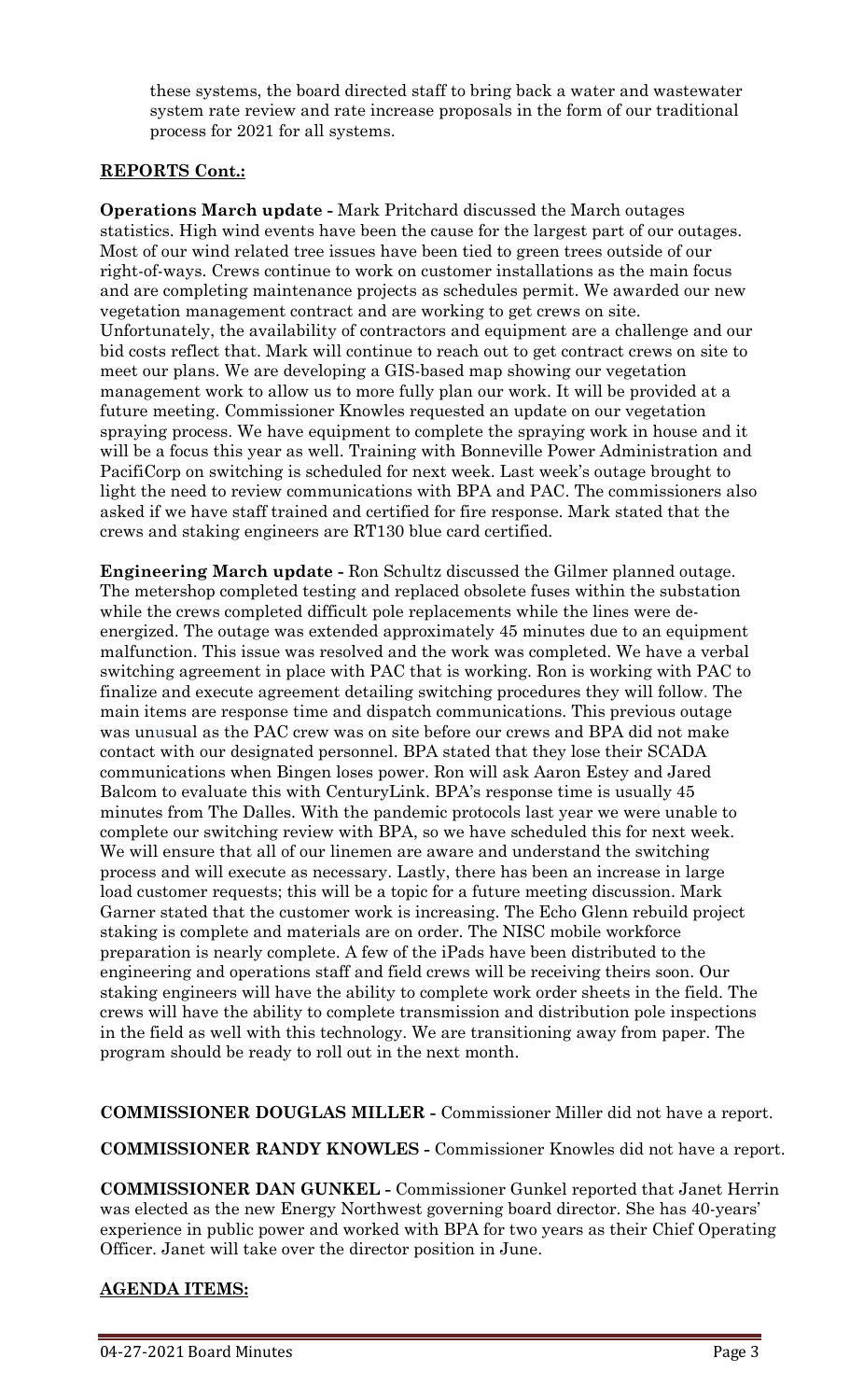**C.** LOW INCOME ELDERLY DISCOUNT PROGRAM - Brandy Myers discussed the current status of the program. We have not reached the program cap in past years and with adjustments made to the program for 2020/2021, including adding eligibility for two person households, this year's participation will exceed the cap by an estimated \$10,000. Brandy presented her recommendation to increase the cap so we can continue the program through May 2021 as approved within Resolution 1791. After discussion of recommendation and alternatives, **MOTION** was made by Commissioner Gunkel to rescind Resolution 1791 to discontinue the Low Income Elderly Discount as of April 2021 month-end and maintain the funding cap of \$60,000. Commissioner's Miller and Gunkel voted in favor, Commissioner Knowles opposed. Motion carried.

# **REPORTS Cont.:**

**ASSISTANT GENERAL MANAGER -** Gwyn Miller presented the current operational update.

- COVID-19 update:
	- o Gwyn discussed Washington State's "Road Map to Recovery" dashboard, stating that according to this information Klickitat County is only meeting the medical facility availability metric, the case count metric is being exceeded. Klickitat County is still in phase two. The governor will review these numbers on May 3. The health department may choose to roll back certain counties.
	- o Our recommendation is to refrain from opening the office at this time. With the potential for a roll back of the county and the additional measures required for opening continuing to remain closed seems like the best option for now. We have also been reviewing remodel options for the White Salmon office to be include provisions for pandemic situations if possible. We will bring quotes for evaluation.
- Employee recognition lunch: We have another employee recognition lunch scheduled for 1:00 p.m. on May 11. Once we complete this luncheon, we should be caught up with the new additions and promotions that have happened over this past year.
- Public Utility Risk Management Services insurance discussion: The next PURMS meeting is scheduled for June. Gwyn will be evaluating other insurance options and strategies to reduce some of the financial impact we know will come when these rates are finalized. One area we excel but other utilities hold a higher risk is cyber security. Commissioner Knowles and Gwyn suggested that maybe Energy Northwest may have resources available to assist utilizes who struggle with the cyber security liability risk.
- Northwest Public Power Association Voting delegation: Gwyn requested that the board assign Jim Smith as the voting delegate and Gwyn Miller as the alternate so we may participate in the May 12, 2021 business meeting. **MOTION** was made by Commissioner Gunkel to approve Jim Smith as the primary representative and Gwyn Miller as the alternate to the NWPPA voting delegation. Motion carried.

**GENERAL MANAGER -** The complete report can be found at: [htp://www.klickitatpud.com/topicalMenu/commissioners/GM\\_Reports.aspx](http://www.klickitatpud.com/topicalMenu/commissioners/GM_Reports.aspx)

County Solar Moratorium **-** Jim reported on a resolution that Klickitat County Commissioners passed initiating a solar moratorium to allow time for county officials to evaluate the current process and how solar fits into this process.

Legislative Summary **-** The Low Carbon Fuel Standards bill and the Cap and Invest bill both passed during this legislative session. Jim will work with Dave Warren to evaluate how we will best take advantage of the opportunities and mitigate the risks these new bills present. Jim reported that Therese Hampton of the Public Generating Pool provided feedback on the Cap and Invest bill and